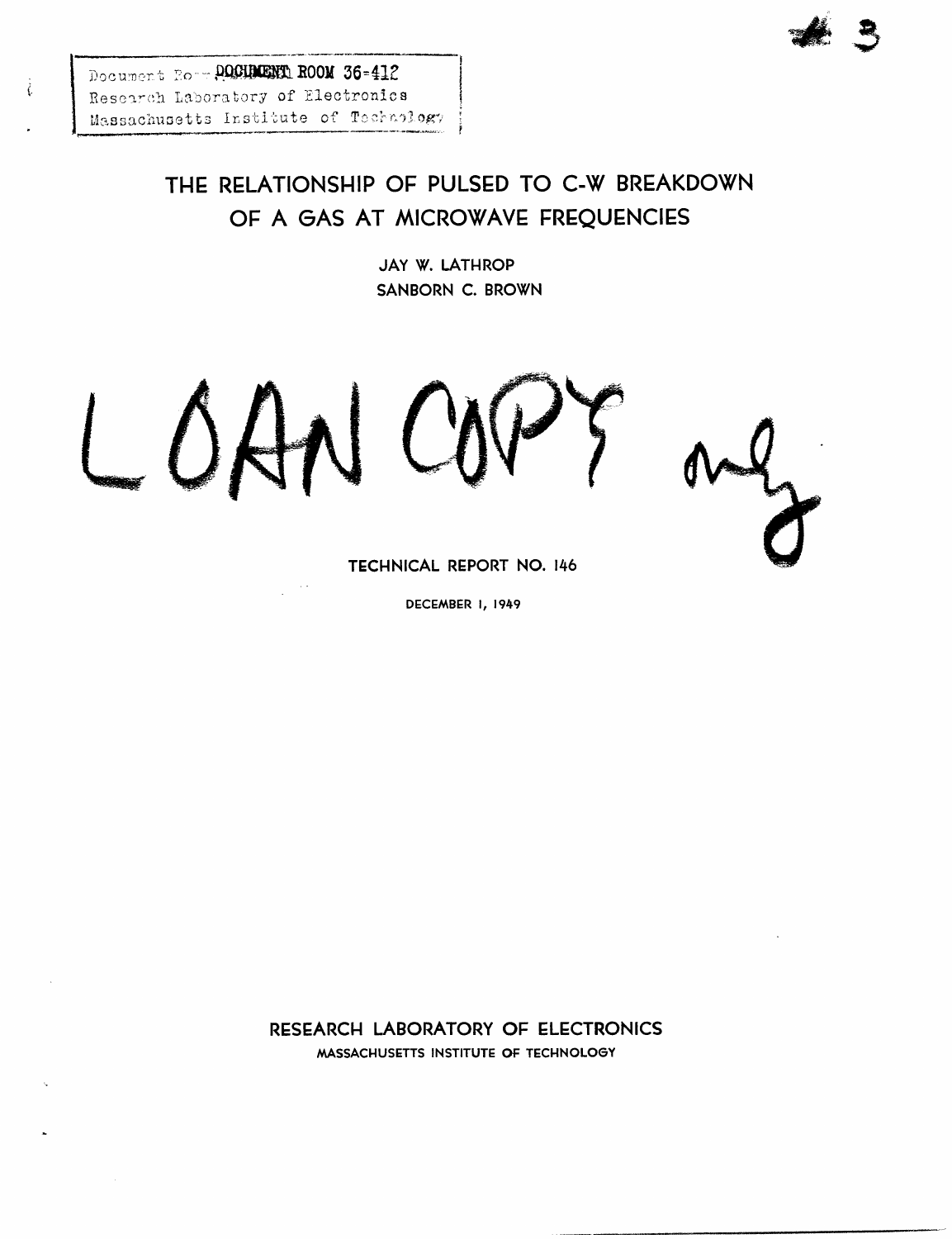The research reported in this document was made possible through support extended the Massachusetts Institute of Technology, Research Laboratory of Electronics, jointly by the Army Signal Corps, the Navy Department (Office of Naval Research) and the Air Force (Air Materiel Command), under Signal Corps Contract No. W36-039-sc-32037, Project No. 102B; Department of the Army Project No. 3-99-10-022.

lista ante a la comunicación de la comunicación de la comunicación de la comunicación de la comunicación de la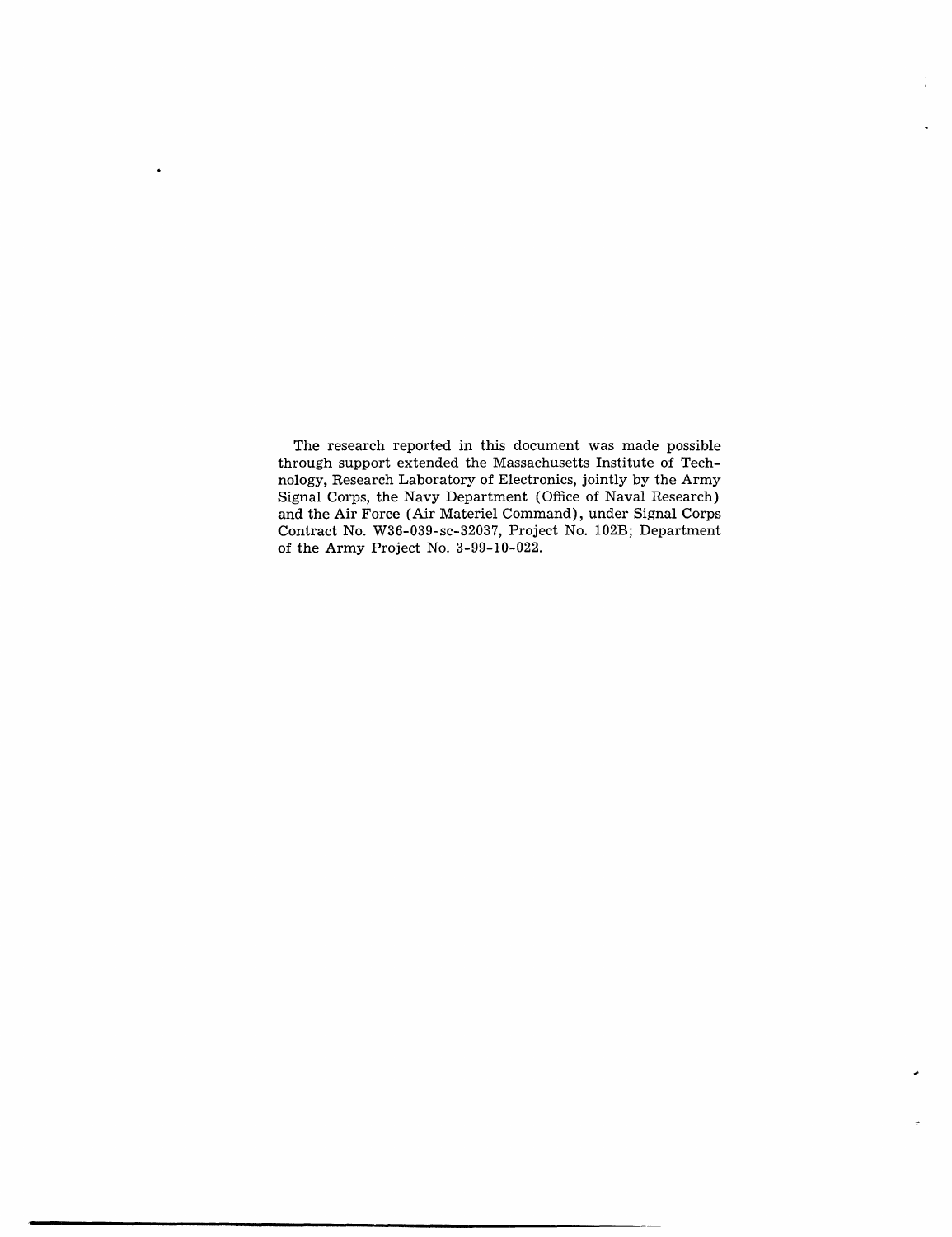### MASSACHUSETTS INSTITUTE OF TECHNOLOGY

#### Research Laboratory of Electronics

Technical Report No. 146 December 1, 1949

## THE RELATIONSHIP OF PULSED TO C-W BREAKDOWN OF A GAS AT MICROWAVE FREQUENCIES

Jay W. Lathrop Sanborn C. Brown

#### ABSTRACT

Pulsed breakdown experiments have been performed in hydrogen and helium with a trace of mercury vapor. The breakdown field is theoretically calculated, assuming only free diffusion losses. One adjustable constant is introduced in the calculations. It is the ratio of the number of electrons in the cavity when ambipolar diffusion becomes appreciable to the number of electrons initially present. The theory is experimentally verified for hydrogen. In helium, the effect of the metastable atoms is such that the simple theory does not hold.

\_\_I\_\_\_\_\_I·-··--··IIU------- --Y- C-IIICI· 111------·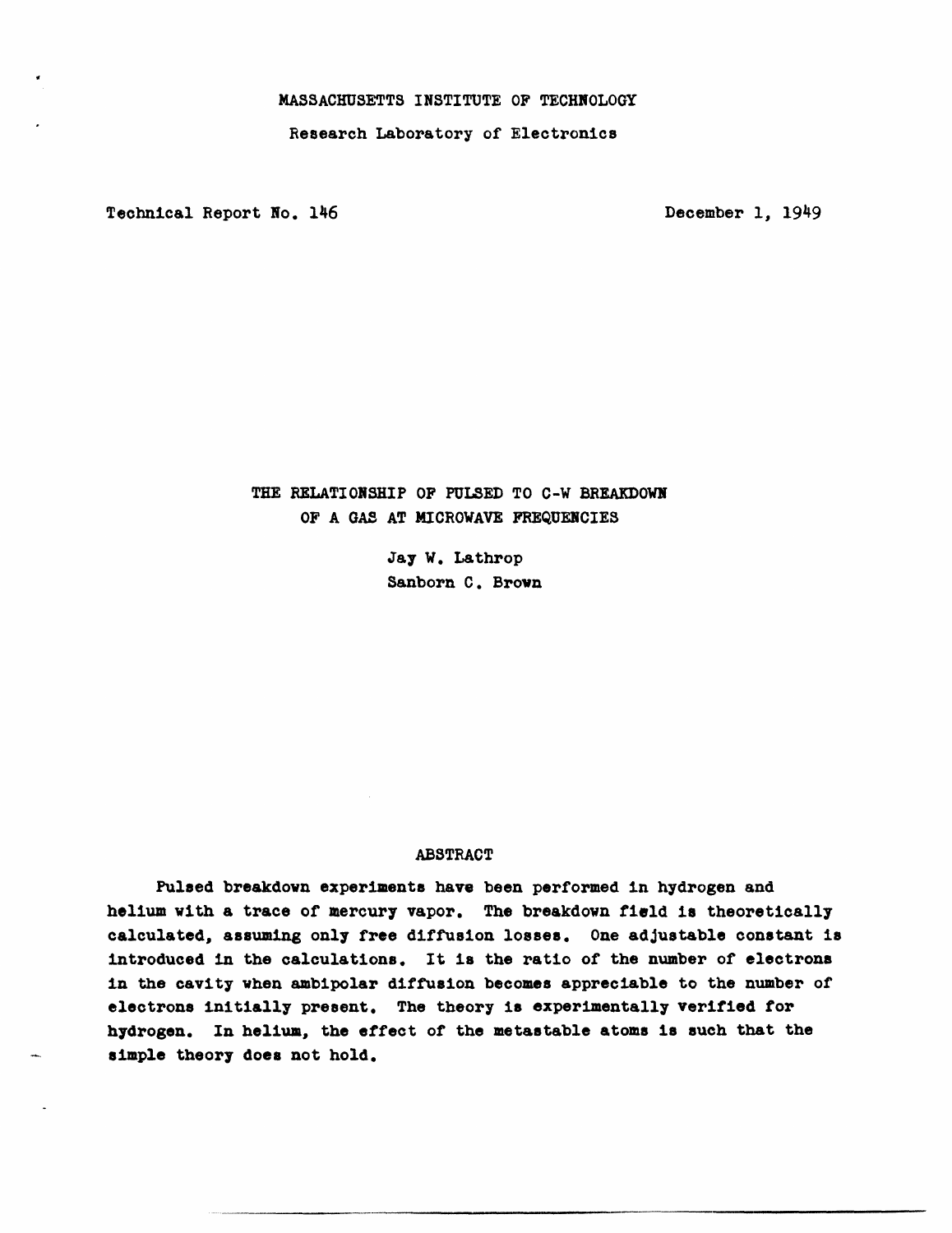$\label{eq:2.1} \frac{1}{\sqrt{2\pi}}\frac{1}{\sqrt{2\pi}}\frac{1}{\sqrt{2\pi}}\frac{1}{\sqrt{2\pi}}\frac{1}{\sqrt{2\pi}}\frac{1}{\sqrt{2\pi}}\frac{1}{\sqrt{2\pi}}\frac{1}{\sqrt{2\pi}}\frac{1}{\sqrt{2\pi}}\frac{1}{\sqrt{2\pi}}\frac{1}{\sqrt{2\pi}}\frac{1}{\sqrt{2\pi}}\frac{1}{\sqrt{2\pi}}\frac{1}{\sqrt{2\pi}}\frac{1}{\sqrt{2\pi}}\frac{1}{\sqrt{2\pi}}\frac{1}{\sqrt{2\pi}}\frac{1}{\sqrt$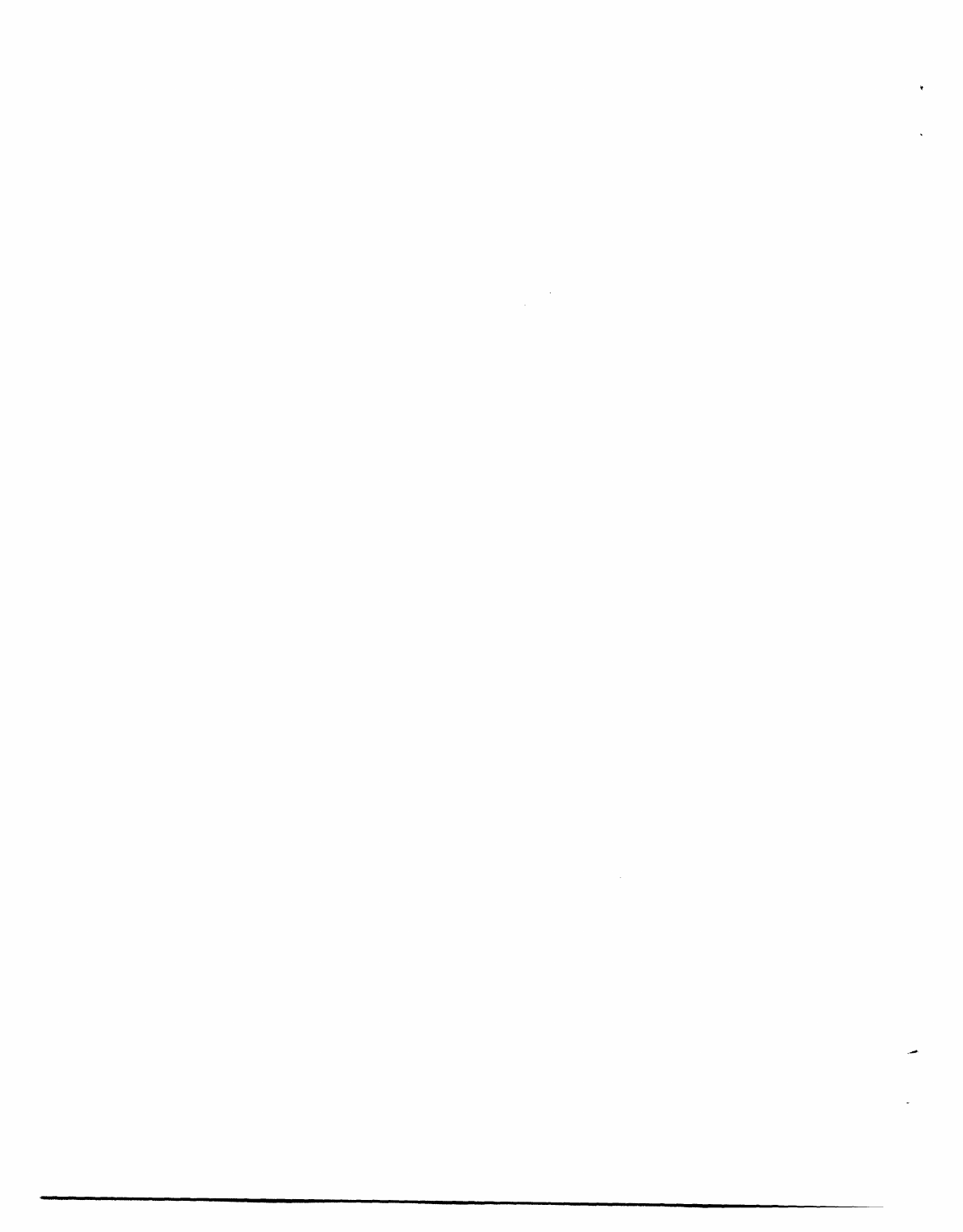## THE RELATIONSHIP OF PULSED TO C-W BREAKDOWN OF A GAS AT MICROWAVE FREQUENCIES

#### I. Introduction

When a continuous-wave, high-frequency electric field is applied to a cavity the electrons oscillate, gaining energy from the field and losing energy through elastic and inelastic collisions. When an electron gains enough energy it will ionize, and in this way the number of electrons builds up. At the same time electrons are being lost through diffusion to the walls. The c-w breakdown field is that field for which the number of electrons produced per second equals the number lost per second through diffusion (1). Under these conditions, the electron density will build up to a finite value only after an infinite length of time. To make the breakdown occur within a finite time, it is necessary to have an over-voltage such that the number of electrons produced per second is greater than the number diffusing per second. Under these conditions the electron density will build up, slowly at first where free diffusion is the controlling factor, and then more rapidly as a positive ion space charge is built up which inhibits the diffusion of electrons. All indications are that the density build-up with space charge is many times more rapid than the density buildup without space charge. To a first approximation then, the controlling factor will be density build-up with free diffusion to a point where positive ion space charge becomes appreciable. Diffusion in the presence of positive ions will be neglected in the following theory for density buildup.

#### II. Theory

To a first approximation, the electron density as a function of time is given by

$$
n = n_0 \exp(\gamma_0 t) \tag{1}
$$

where  $\gamma_{\alpha}$  is a characteristic value solution of the diffusion equation

$$
\gamma_o = v_1 - \frac{D}{\Lambda_o^2} \tag{2}
$$

D is the diffusion coefficient,  $\Lambda_{\alpha}$  is the diffusion length, and  $v_i$  is the average ionization rate. The breakdown condition for the continuous-wave or steady-state case is  $\gamma$  = 0 or

$$
v_{10} = \frac{D}{\Lambda_0^2} \qquad (3)
$$

-1-

\_\_ \_I \_\_\_\_\_\_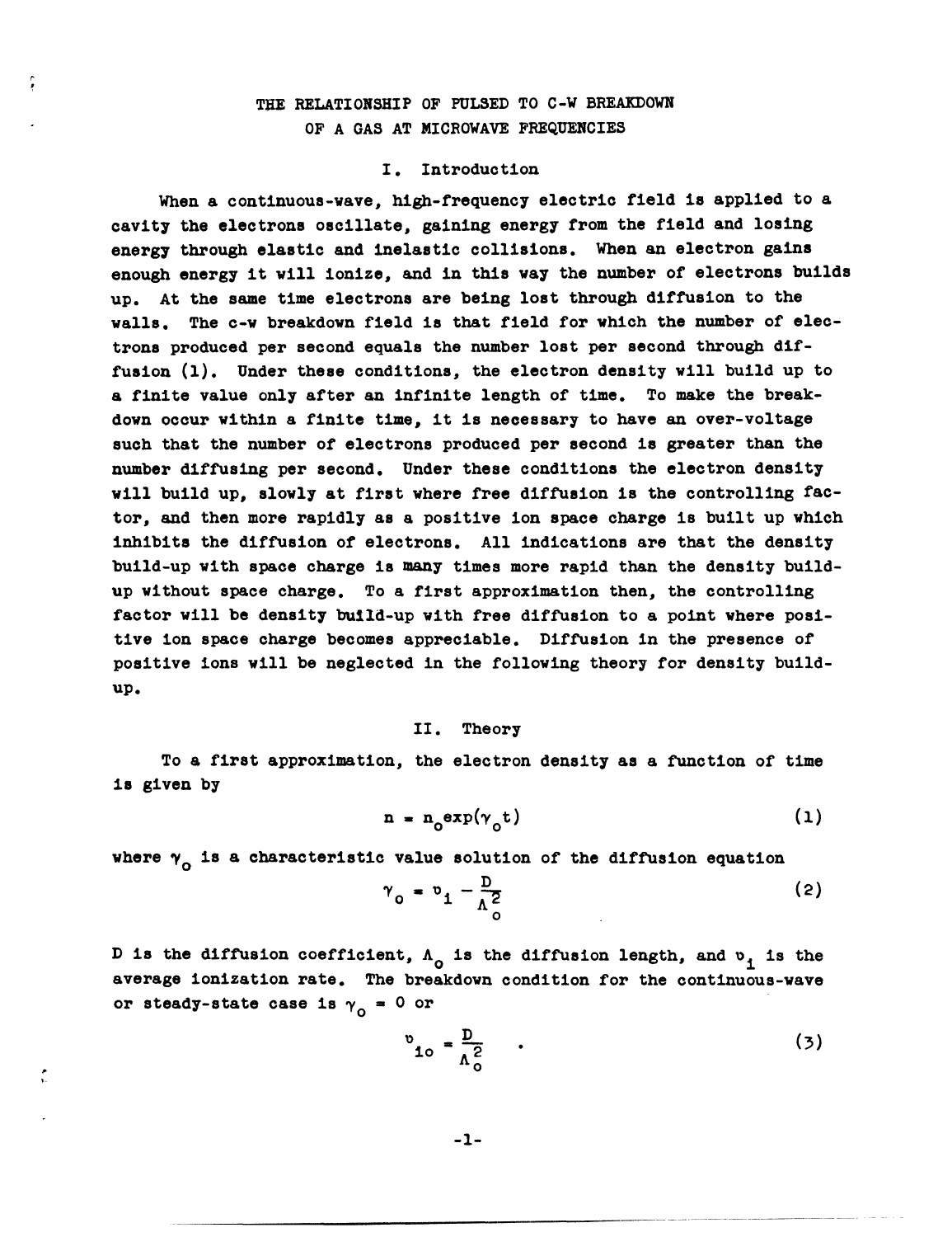The breakdown condition for the pulsed or transient case is

$$
n_{d} = n_{o} exp(\gamma_{o} \tau) = n_{o} exp(\upsilon_{1} - \frac{D}{\Lambda_{o}^{2}}) \tau
$$
 (4)

where  $n_d$  is the density at which the positive ion space charge becomes predominant and T is the pulse width required to reach this density.

The ionization rate  $v_i$  is an increasing function of the electric field E.  $\gamma_{0}$  may be rewritten as

$$
\gamma_0 = v_1 - v_{10} = \frac{1}{\Lambda^2} (\frac{D}{\mu}) \mu - \frac{1}{\Lambda_0^2} (\frac{D}{\mu}) \mu
$$
 (5)

where  $v_{10}$  is the ionization rate for c-w breakdown,  $v_{1}$  is that for pulsed breakdown, and  $\mu$  is the mobility. A is defined as in Eq. 3. In this form,  $\gamma_{\alpha}$  may be calculated without regard to distribution function integrals.  $D/\mu$  is very nearly a direct measure of the average energy of the electrons. For several distribution functions

$$
\frac{D}{\mu} = \frac{2}{3} \overline{u} \tag{6}
$$

where  $\bar{u}$  is the average energy.  $\zeta_o$ , the high frequency ionization coefficient, is defined through a characteristic value problem solution (1) as

$$
\zeta_0 = \frac{v_{10}}{DE_0^2}
$$
 (7)

or for the case of parallel plates

\_

$$
\zeta_0 = \frac{1}{\Lambda_0^2 E_0^2}
$$
 (8)

where  $E_0$  is the c-w breakdown field. It is now possible to introduce a  $\zeta = 1/\Lambda^2 E^2$  since the characteristic value problem is still approximately the same. Hence

$$
\gamma_{\circ} = \left[ E^2 \zeta \frac{D}{\mu} - E^2 \zeta_{\circ} \frac{D_{\circ}}{\mu} \right] \mu . \qquad (9)
$$

The quantity  $\gamma_{\alpha}$  may be calculated theoretically for certain gases (2,3). In general both  $\zeta$  and D/ $\mu$  are known as functions of E/p and the experimental values may be used.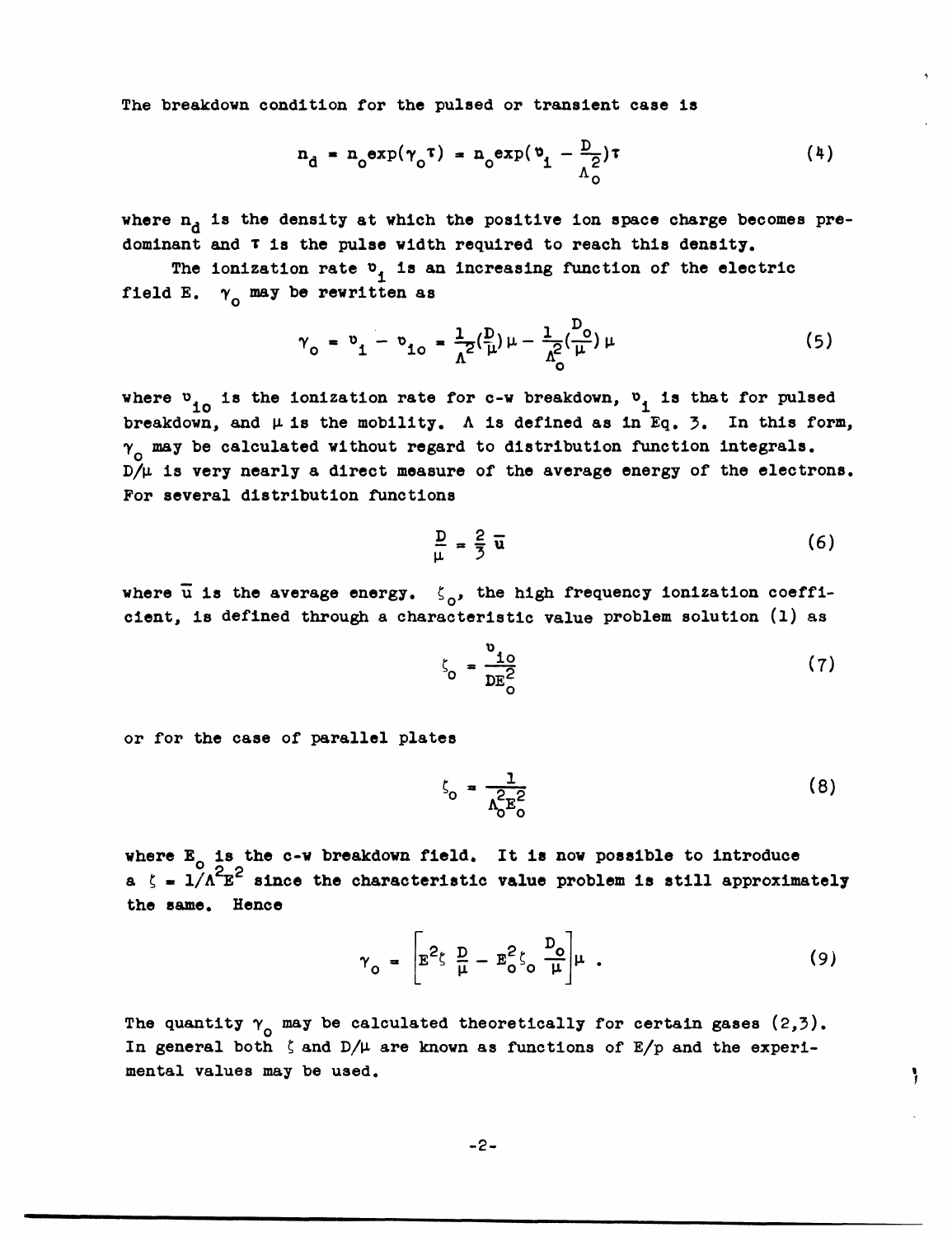### III. Calculations

A. Hydrogen. D/ $\mu$  is shown as a function of  $E_e/p$  in Fig. 1, where  $E_e$ is the effective field  $(4)$ . By effective field is meant that part of the electric field in phase with the electrons which actually transfers energy to the electrons (5)

$$
E_{e}^{2} = E^{2} \frac{v_{c}^{2}}{v_{c}^{2} + \omega^{2}} \tag{10}
$$



Fig. 1. Experimental  $D/\mu$  as a function of  $E_{\alpha}/p$ for hydrogen.

For hydrogen

÷,

$$
E_{e}^{2} = \frac{E^{2}}{1 + (\frac{31.8}{p\lambda})^{2}} \tag{11}
$$

The experimentally determined  $\zeta$  curve is shown in Fig. 2. The c-w breakdown curve is shown in Fig. 3. The mobility for hydrogen is calculated to be

$$
\mu = 2.97 \times 10^5 / p \tag{12}
$$

-- ----- --- --- ~------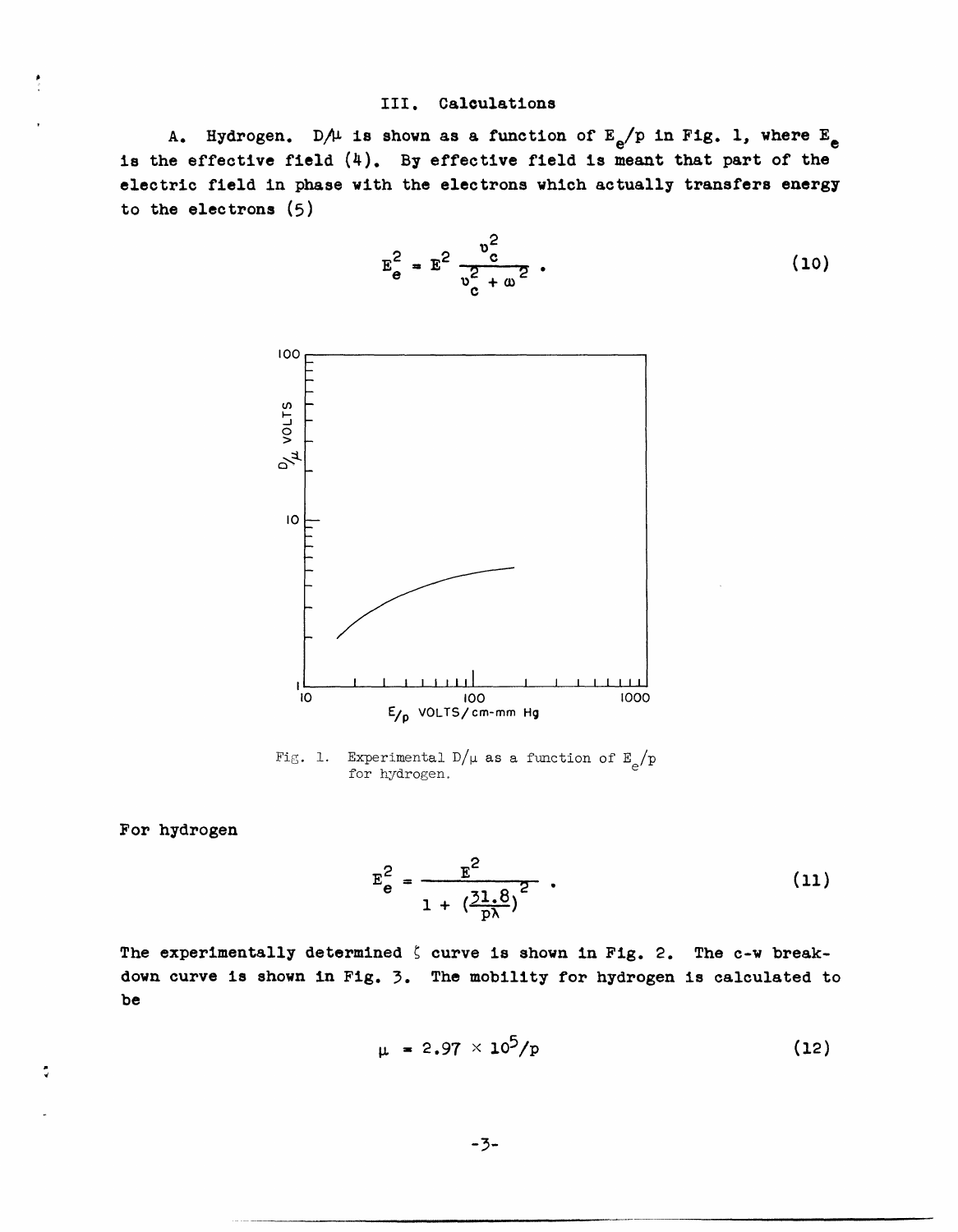

The experimental high frequency ionization coefficient,  $\zeta$ , in hydrogen as a function of E/p for a cavity  $\Lambda$  of 0.1 cm. Fig. 2.



The experimental c-w breakdown field in hydrogen as a function of pressure for a cavity  $\Lambda$  of 0.1 cm. Fig. 3.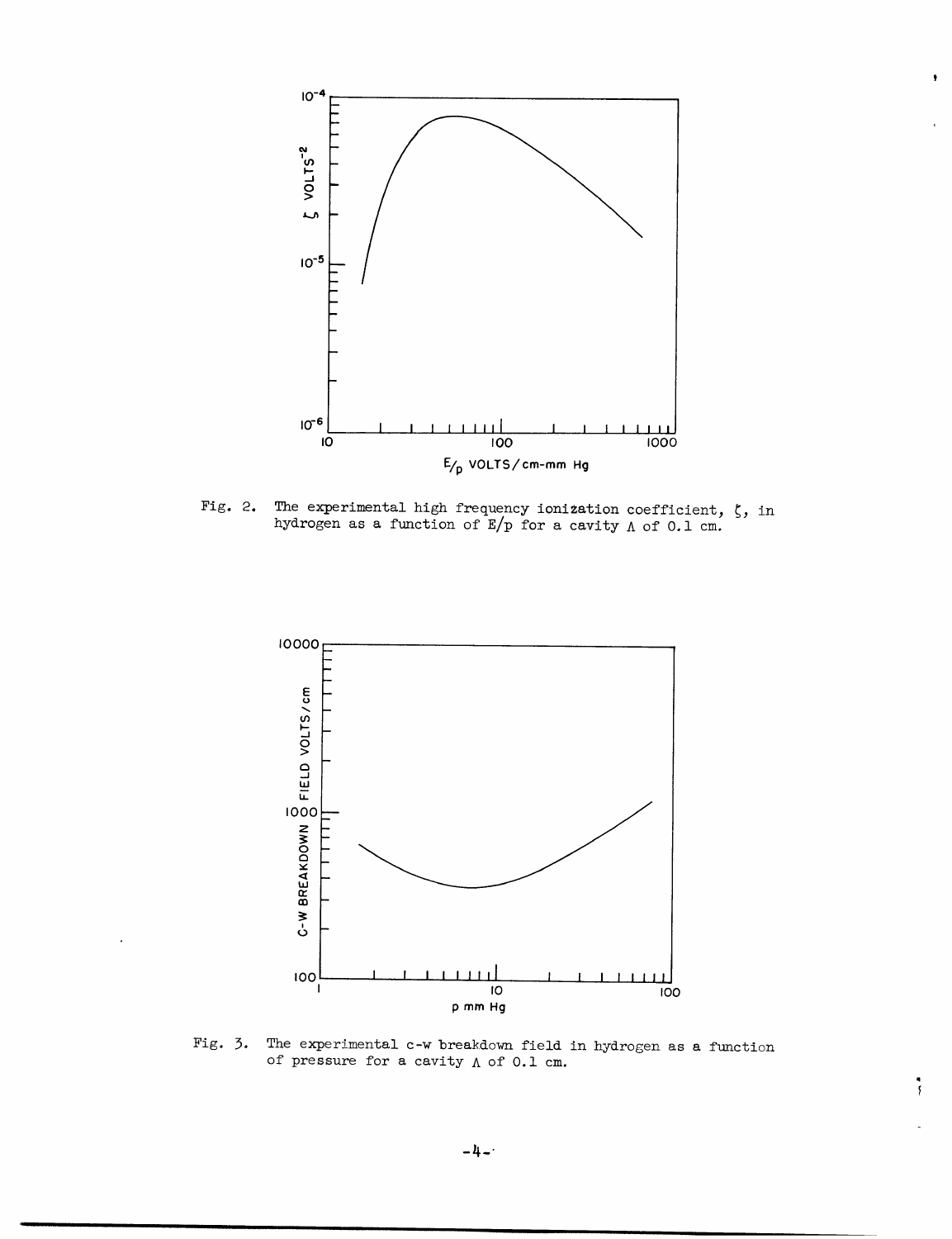using a value (6) of  $v_c = 5.93 \times 10^9$ p. The quantity ln  $n_d/n_o$  is an adjustable constant and should be a function to some extent of the sensitivity of the detecting apparatus. The value used for computing was  $\ln n_d/n_o = 13.4$  or  $n_d/n_o = 10^\circ$ . This is the correct order of magnitude since ambipolar diffusion starts at about  $10<sup>2</sup>$  electrons/cc and a radioactive source gave an initial ionization of about  $10^3$  electrons/cc.

*A*

7



Fig. 4. Experimental and theoretical breakdown fields for various pressures in hydrogen as a function of the pulse width in microseconds for a cavity  $\Lambda$  of 0.1 cm.

The experimental and theoretical curves are shown in Fig. 4. Figure 4a refers to the region to the right of the minimum in the breakdown curve, Fig. 3. In this region there are many collisions per oscillation and the breakdown field is lowered with decreasing pressure, since more energy is gained by the electrons between collisions. Figure 4b refers to the region to the left of the minimum in the breakdown curve. In this region there are many oscillations per collision and the energy transfer efficiency, as represented by the effective field, Eq. 10 is lower. Hence a stronger field must be applied to cause breakdown for lower pressures. For long pulse widths, the values of the breakdown field approach steady state values.

#### IV. Calculation of Limits

For the calculations of Section I to hold, it is necessary that both the number of electrons and their energy decay between repetition cycles.

-5-

\_1\_\_\_\_1 \_1\_1 \_ \_ I\_ \_\_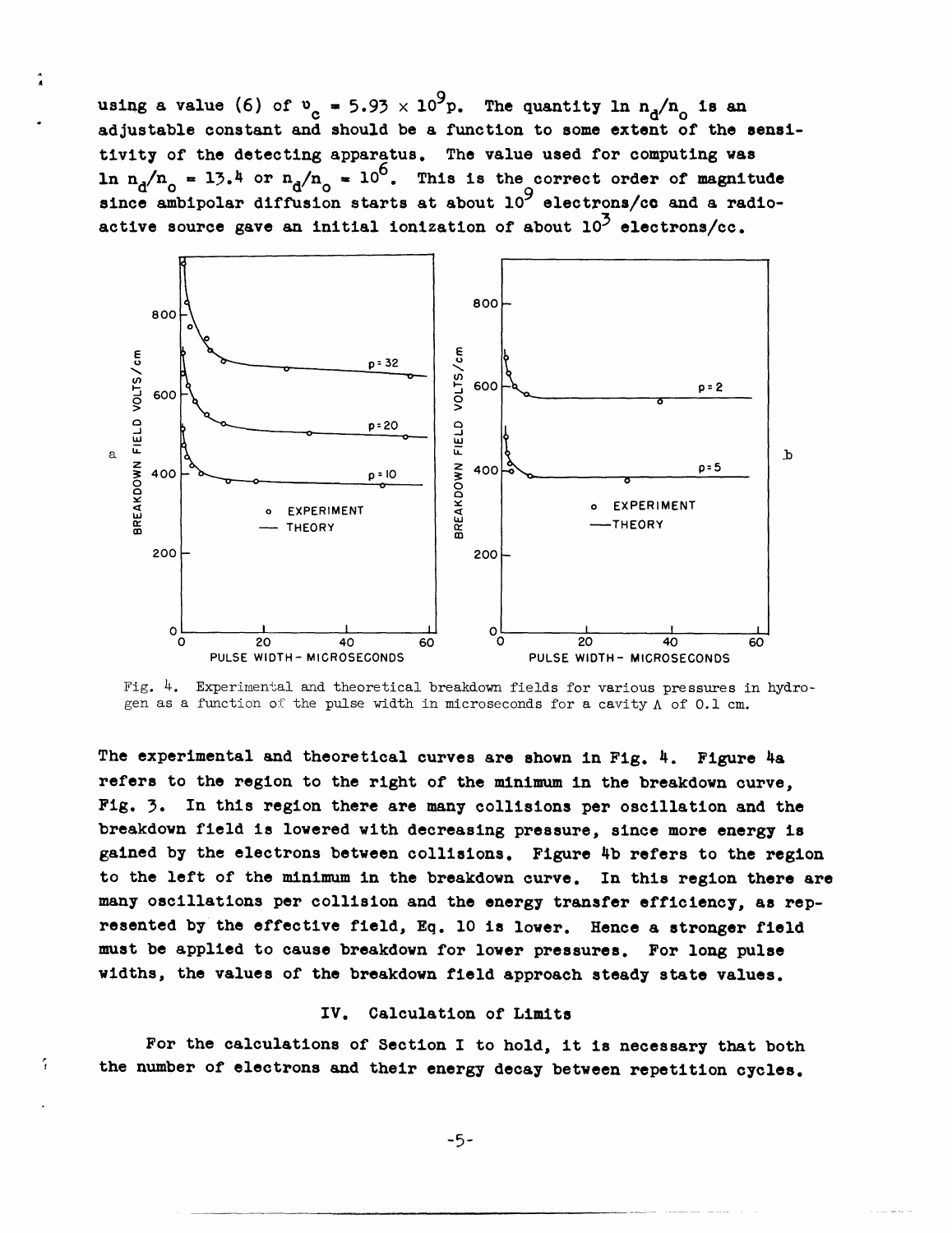If these conditions are not satisfied, preceding cycles will contribute to breakdown and eventually a steady state will be reached.

A. Density Pulsation. The time required for the electrons to diffuse from the cavity while the pulse is off will be governed by the ambipolar diffusion constant (7),  $D_{\alpha}$ , between the maximum density and the transition density of  $10^7$  electrons/cc. From the transition density to the source density,  $10^3$  electrons/cc, the process will be free diffusion. Of the two processes, ambipolar diffusion will be the longer, and for a first approximation, free diffusion may be neglected. If a maximum density of  $10^{10}$ electrons/cc is assumed, the condition that the electrons diffuse within a time t will be

$$
t > 7 \frac{\Lambda^2}{D_a} .
$$

At a pressure of 50 cm,  $D_{\rm g}$  is of the order of magnitude of 7. Hence

$$
t > 0.01.
$$

This corresponds to a repetition rate of about 100 cps and will be slightly too high since free diffusion was neglected. It was observed that at repetition rates below about 80 cycles there was no effect from other cycles.

B. Energy Pulsation. It is necessary that there be no carry-over of energy from one cycle to the next, i.e. the energy of the electrons must drop to thermal energy during the off time. Energy pulsation occurs when (8)

$$
t > 2M/3m \nu_{\rm r} \tag{16}
$$

where  $v_r$  is the frequency of recoil. Assuming  $v_r \sim v_c = 5.93 \times 10^9$  for hydrogen, the condition for energy pulsation becomes for  $p = 10$  mm,  $t > 2 \times 10^{-8}$  sec. This limit may be neglected as compared to the density pulsation calculated in IV A.

#### V. Experimental Procedure

A block diagram of the microwave apparatus which was used is shown in Fig. 5. The audio oscillator output was fed into a Hewlett-Packard square wave generator which sharpened the sine wave trigger pulse for the pulseforming circuit. The output from this generator was a square wave variable from about one microsecond to several hundred microseconds and any repetition rate could be used in conjunction with it. The square pulse turned the modulator on and off. Because of capacity and inductance in the modulator, the output had a rise time of about  $1/4$  µsec and hence pulse widths below

-6-

I \_ \_ I \_\_\_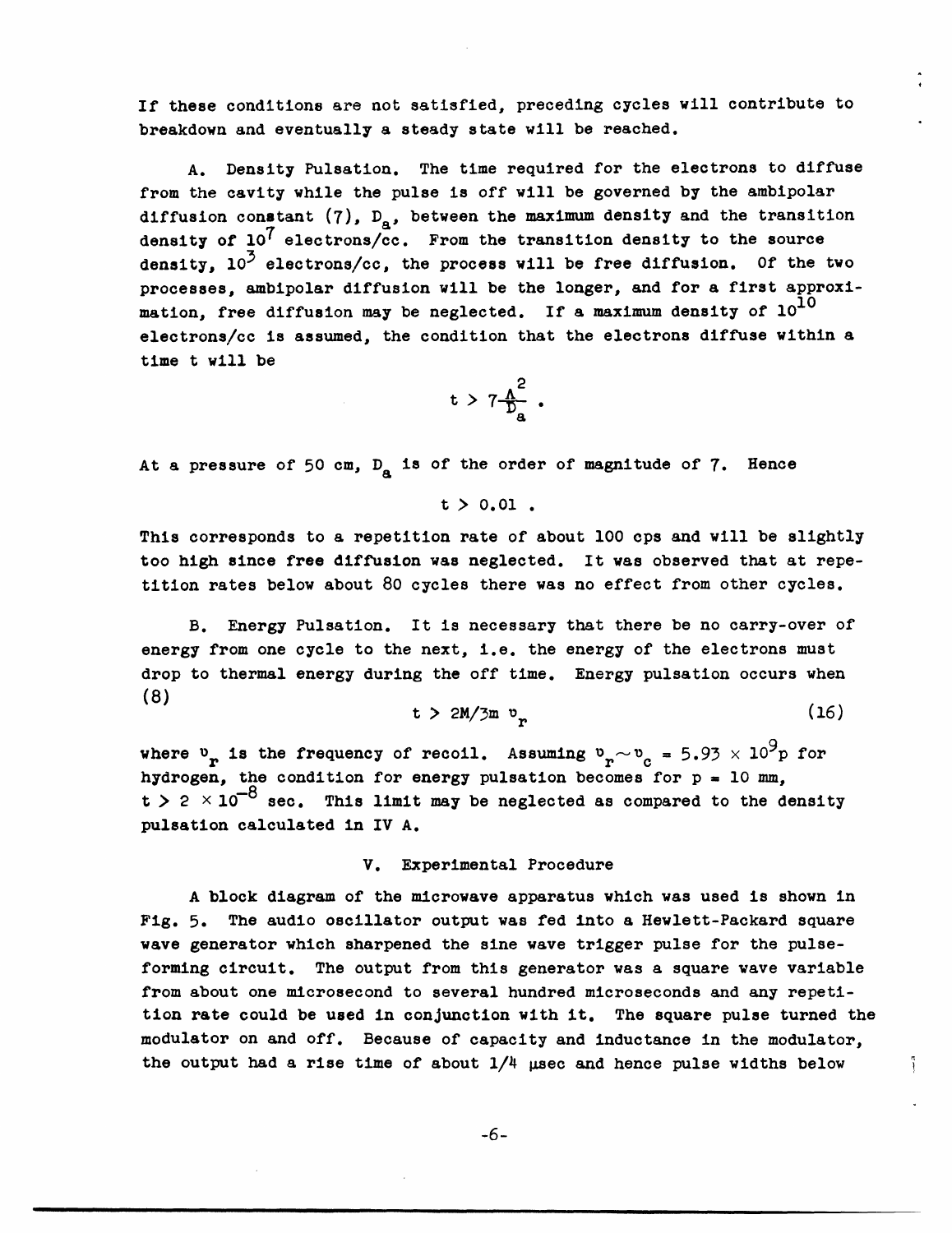one  $\mu$ sec could only be estimated. The r-f power from the c-w magnetron was fed into the cavity through a power divider and attenuator. A crystal and A/R scope were used to observe the output from the cavity. The pulse widths were measured on the A/R scope which was equipped with a crystalcontrolled calibration circuit and pulse widths could be measured to an



Fig. 5. Block diagram of the microwave experimental equipment.

accuracy of  $+$  0.5 µsec. The power incident on the cavity was measured by a directional coupler and a thermistor bridge. Because of the low average power required for breakdown, it was necessary to put an attenuator between the directional coupler and the cavity. The power measurements were accurate to about 10 percent. Measurements of the attenuation and the Q of the cavity were made by standard microwave techniques and the electric field was calculated from the incident power by the usual methods  $(9)$ . cavity which resonated at 10.7 cm and had a height of 1/8 inch was made of oxygen-free high conductivity copper, silver-soldered together. An allglass vacuum system, including a two-stage oil diffusion pump and liquid nitrogen trap, was used to evacuate the cavity before allowing the gas to enter. A mercury manometer measured the pressure to an accuracy of + 1 mm. A radioactive source supplied initial ionization to the cavity.

The breakdown experiment consisted of filling the cavity with gas at a measured pressure and increasing the magnetron power until breakdown was observed on the A/R oscilloscope for the particular pulse width chosen. Breakdown was observed on the oscilloscope as a decrease in the power transmitted through the cavity. The decrease in power does not occur until the density of positive ions has increased to a point where ambipolar diffusion is the controlling factor. The electrons diffuse much more slowly and the density builds up much more rapidly than when free diffusion is the controlling factor. This rapid build-up causes the resonant frequency to shift and the transmitted power to drop. Pictures of this rapid build-up have been taken (10) and all indications are that it takes place within  $10^{-8}$  sec. Hence, the assumption that the majority of the time is spent in

-7-

-~.---·I -- -CI^ - -- - -- I--